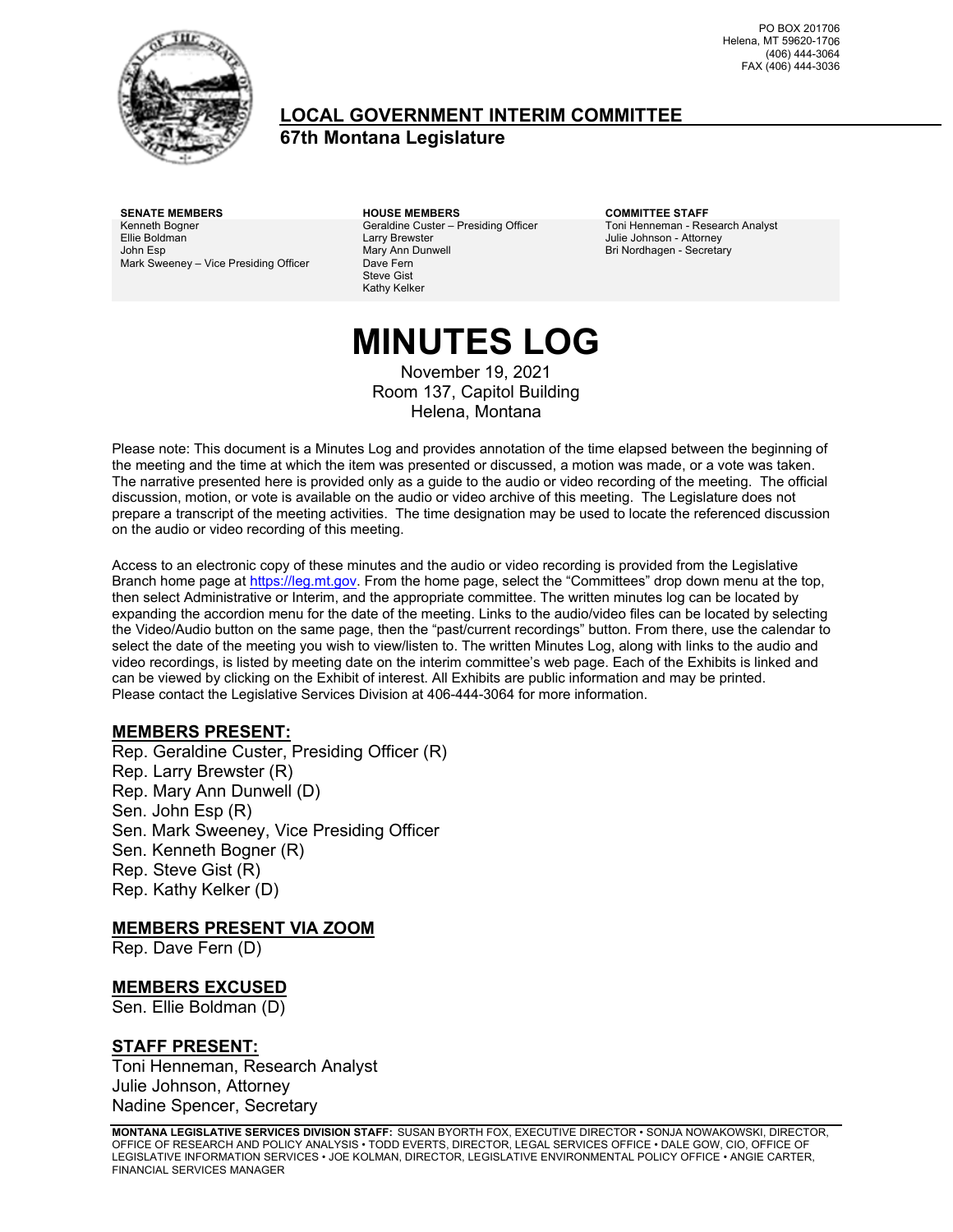### **AGENDA ([Attachment 1](https://leg.mt.gov/content/Committees/Interim/2021-2022/Local-Gov/21_Nov/LGIC_NovAgenda.pdf))**

#### **VISITORS' LIST [\(Attachment 2](https://leg.mt.gov/content/Committees/Interim/2021-2022/Local-Gov/21_Nov/Nov-19-Attachment2.pdf))**

### **RECONVENE/ROLL CALL**<br>09:00:30 Presiding Off

- Presiding Officer Geraldine Custer reconvened the meeting at 9:00 a.m. The committee secretary called the roll. **(Attachment 3)**
- 09:01:27 Rep. Custer gave opening remarks.

#### **DEPARTMENT OF ADMINISTRATION LOCAL GOVERNMENT SERVICES BUREAU**

- 09:01:30 Kristin Reynolds, Bureau Chief, Local Government Services Bureau, Department of Administration, gave a presentation on the Bureau' mission which is to provide structure and guidance for local governments on financial compliance regarding budgets, financial reports, and audits.
- 09:07:51 Ms. Reynolds gave an overview of Senate Bill 302 (2019).

## **Questions from the committee of Ms. Reynolds**

- Rep. Kelker asked about the workload to help a local government to be in financial compliance.
- 09:13:12 Rep. Gist asked what happens when a local government entity is noncompliant.
- 09:14:06 Rep. Dunwell asked about the difficulty that local governments are facing in hiring experienced workers.
- 09:15:54 Rep. Dunwell asked if the Local Government Services Bureau has adequate staffing.
- 09:16:34 Sen. Esp asked about the compliance case that Ms. Reynolds discussed in her presentation.
- 09:17:59 Rep. Dunwell asked about the distribution of the American Rescue Plan Act (ARPA) funds to the three metropolitan cities mentioned in Ms. Reynolds' presentation and if local governments are having trouble with the match in ARPA.
- 09:19:59 Rep. Fern asked if Ms. Reynolds can provide anecdotal stories on how the Local Government Services Bureau assists water and sewer districts in their financial compliance.
- 09:21:55 Rep. Gist asked about audits performed on entities receiving ARPA funds.
- 09:22:47 Sen. Esp asked Julie Johnson, Committee Attorney, to look into the concept of SB 302 regarding receipt of a response from an entity who is not in compliance and does not work with the department to bring themselves into compliance within six months.
- 09:23:01 Ms. Johnson responded.
- 09:23:53 Rep. Custer asked Ms. Reynolds if her reference to the \$750,000 is for the federal single audit or for the state when the Bureau has to conduct an audit.
- 09:24:24 Rep. Custer asked Ms. Reynolds about creating a final form for special district revenues and expenditures.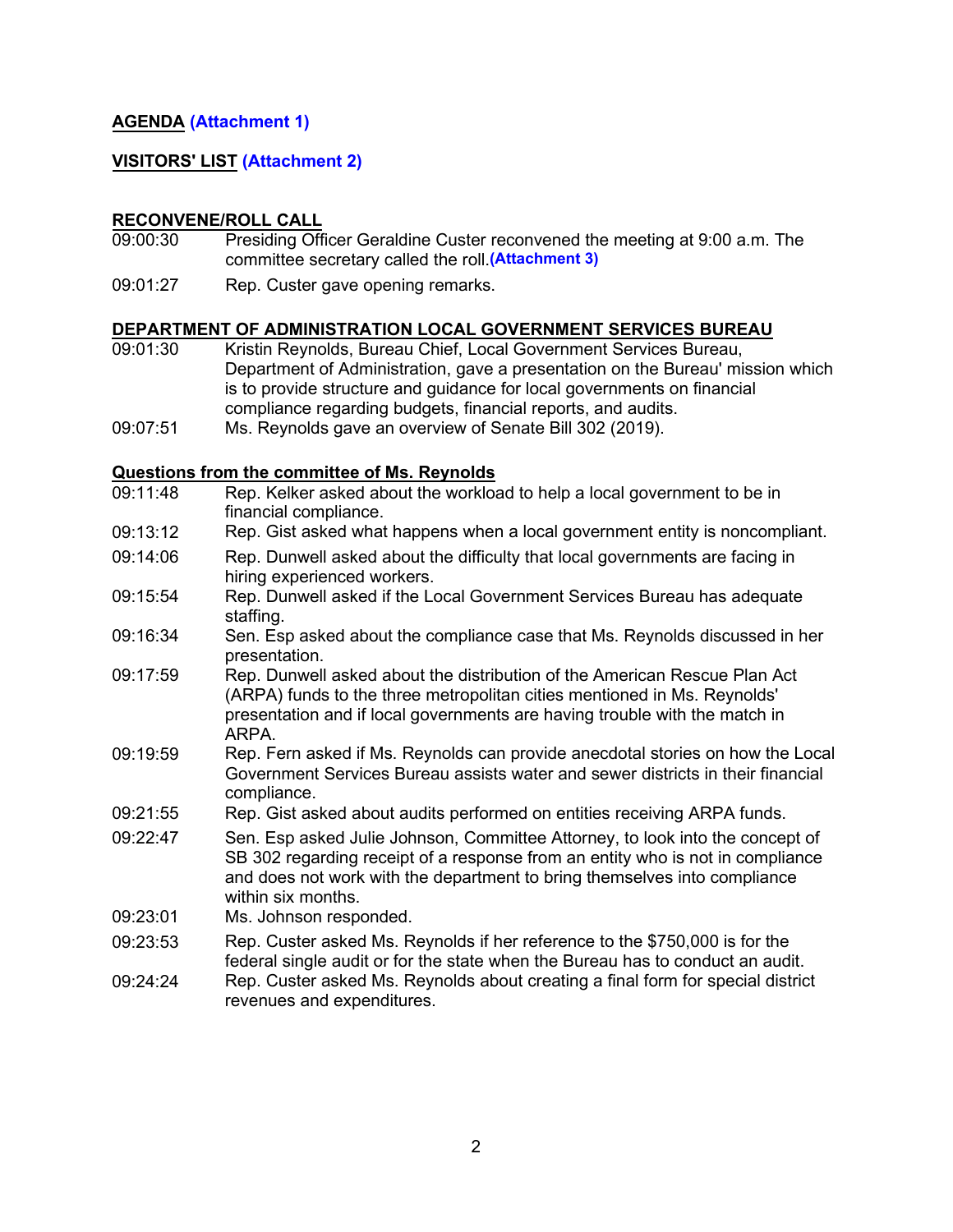#### **SJ 23 STUDY OF PUBLIC NOTICE BY ELECTRONIC MEANS**

### **Follow-up of committee question regarding due process concerns**

Julie Johnson, staff attorney, Legislative Services Division (LSD), discussed the memorandum regarding SJ 23 Study, Publication of Notice via Electronic Means. **[\(Exhibit 11\)](https://leg.mt.gov/content/Committees/Interim/2021-2022/Local-Gov/21_Nov/Memo_ElectronicPublicNotice_DueProcess.pdf)**

#### **Questions from the committee**

- 09:31:57 Rep. Kelker asked Ms. Johnson if the language in the proposed bill will be written in a way so that the average legislator could understand it.
- 09:33:22 Rep. Fern asked if a qualified electronic publication could be published in a newspaper in an electronic format, and if not, has Ms. Johnson seen an example of media that would qualify.
- 09:36:36 Rep. Dunwell asked Ms. Johnson about a news radio that posts articles online as well as broadcasting them.
- 09:38:33 Rep. Brewster asked Ms. Johnson about the publication in Billings whose sole purpose is public notices. If that publication added an online version, would they qualify as a news function when they just provide public notices.
- 09:39:45 Rep. Fern asked Ms. Johnson if there is something equivalent in the statute as constructed for a public circulation threshold that needs to be attained to be a qualified presenter of public notices, and would it be helpful to have some distinction as to the legitimacy of the publication's reach in moving forward with electronic media.
- 09:41:35 Rep. Gist expressed his concern that electronic notices are not being read by the public but are being overlooked.
- 09:44:30 Ms. Henneman explained that the intent of the bill drafter was to match the current language so that the process for a hard copy newspaper is mirrored with the process for a qualified online publication.
- 09:44:52 Rep. Dunwell asked Ms. Johnson if there is a check and balance for a special interest blog masquerading as a general news source or if an enforcement mechanism is in place to prevent that.

#### **Summary of legislation allowing a state public notice repository**

09:46:17 Ms. Henneman gave a presentation on "SJ23: State-wide Repository for Public Notices" **([Exhibit 12\)](https://leg.mt.gov/content/Committees/Interim/2021-2022/Local-Gov/21_Nov/SJ23_PublicNoticeRepository.pdf)**. She discussed ways to search online for public notices in Montana and in other states. Ms. Henneman also discussed proposed legislation from other states requesting the creation of a public notice website.

### **Questions from the committee**<br>10:00:05 Rep. Gist asked M

- Rep. Gist asked Ms. Henneman what the cost would be to have a state repository.
- 10:00:33 Rep. Kelker commented that not everyone is going to be interested in receiving or reading public notices.
- 10:03:31 Rep. Dunwell said that she is reluctant to require state agencies to do another project when there is a staff shortage. She would like a bill to require a county to hold a public hearing to determine whether people have access to the internet or if they like receiving public notices in hard copy format and allow the counties to decide whatever suits them.

### **Public Records Retention Requirements**

Ray Dagnall, Secretary of State Records and Information Management, Montana Secretary of State's Office **([Exhibit 13\)](https://leg.mt.gov/content/Committees/Interim/2021-2022/Local-Gov/21_Nov/Local_Schedule_General.pdf)**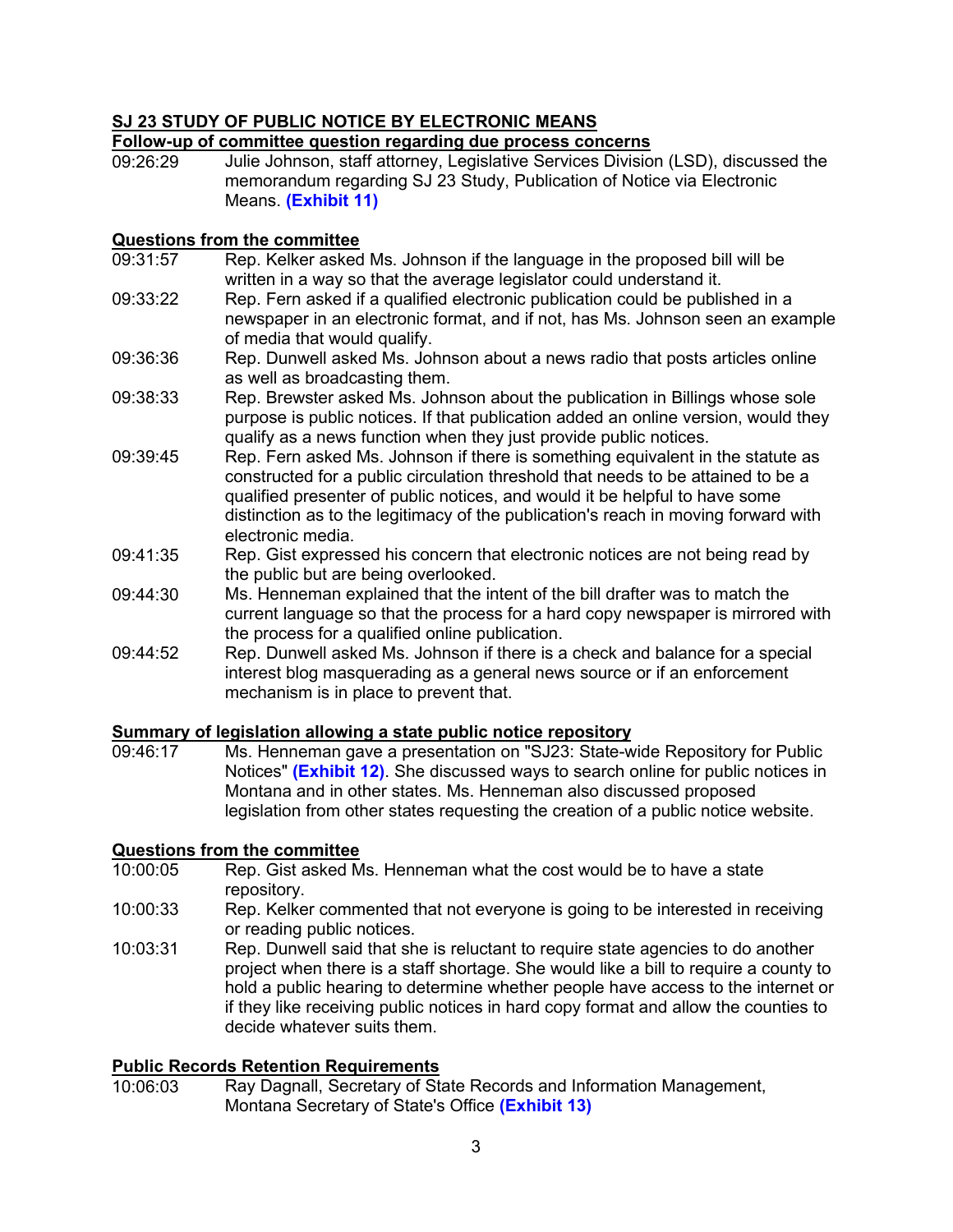#### **Questions from the committee**

10:11:34 Rep. Gist asked Mr. Dagnall if a state-run repository for notices would be beneficial, and if Mr. Dagnall has any ideas of what the costs would be to increase the FTEs.

#### **Public comment**

None.

#### **County Clerk Discussion**

10:13:52 Paula Jaconetty, Teton County Clerk and Recorder, and Elections Administrator **[\(Exhibit 14\)](https://leg.mt.gov/content/Committees/Interim/2021-2022/Local-Gov/21_Nov/Nov-19-Exhibit14.pdf)**

10:15:17 Eric Semerad, Gallatin County Clerk and Recorder, and Elections Administrator

#### **Questions from the committee**

- 10:20:25 Rep. Dunwell asked the speakers if county elections officers are concerned with the lack of training for the new voting machines that are to be implemented by the Secretary of State's Office. Rep. Custer said that issue is not in the Local Government's purview and should not be discussed.
- 10:22:07 Rep. Dunwell said this is an important issue that needs to be on the record.
- 10:22:53 Rep. Fern asked Mr. Semerad about his experiment with emails, and whether he has any thoughts on how to implement it, staff it, and what the costs might be.
- 10:25:18 Rep. Gist asked Mr. Semerad if it is a one-way email or a dialogue-type email where people can respond.

### **Public comment**<br>10:27:21 Rh

Rhonda Wiggers, Montana Broadcasters Association

**BREAK** (reconvene at 10:46 a.m.)

#### **HOMEOWNER'S ASSOCIATION**

#### **Overview of Senate Bill 300 and House Bill 196**

- 10:46:17 Ms. Henneman gave an overview of Senate Bill 300, revising real property laws to protect real property rights. **[\(Exhibit 1](https://leg.mt.gov/bills/2019/billpdf/SB0300.pdf)5)**
- 10:47:24 Ms. Henneman briefly discussed House Bill 196, revising Homeowners' Association Laws. **[\(Exhibit 1](https://leg.mt.gov/bills/2021/billpdf/HB0196.pdf)6)**
- 10:47:41 Ms. Henneman briefly discussed House Bill 196's Amendment 196.1.2. **[\(Exhibit 1](https://leg.mt.gov/bills/2021/AmdPublicWeb/HB0196.001.002.pdf)7)**

#### **Discussion of intent and legal implications**

- 10:48:05 Sen. Bogner briefly discussed the intent of Senate Bill 300. **([Exhibit 1](https://leg.mt.gov/content/Committees/Interim/2021-2022/Local-Gov/21_Nov/Nov-19-Exhibit18.pdf)8)**
- 10:49:18 Stephanie Baucus, Attorney, gave a presentation on Statutes, Case Law, and Legislative Proposals for the Homeowners' Associations. **([Exhibit 1](https://leg.mt.gov/content/Committees/Interim/2021-2022/Local-Gov/21_Nov/HOA_Presentation_SB300.pdf)9)**

#### **Questions from the committee**

11:21:04 Rep. Dunwell asked Ms. Baucus about a Homeowners Association increasing dues and condo fees.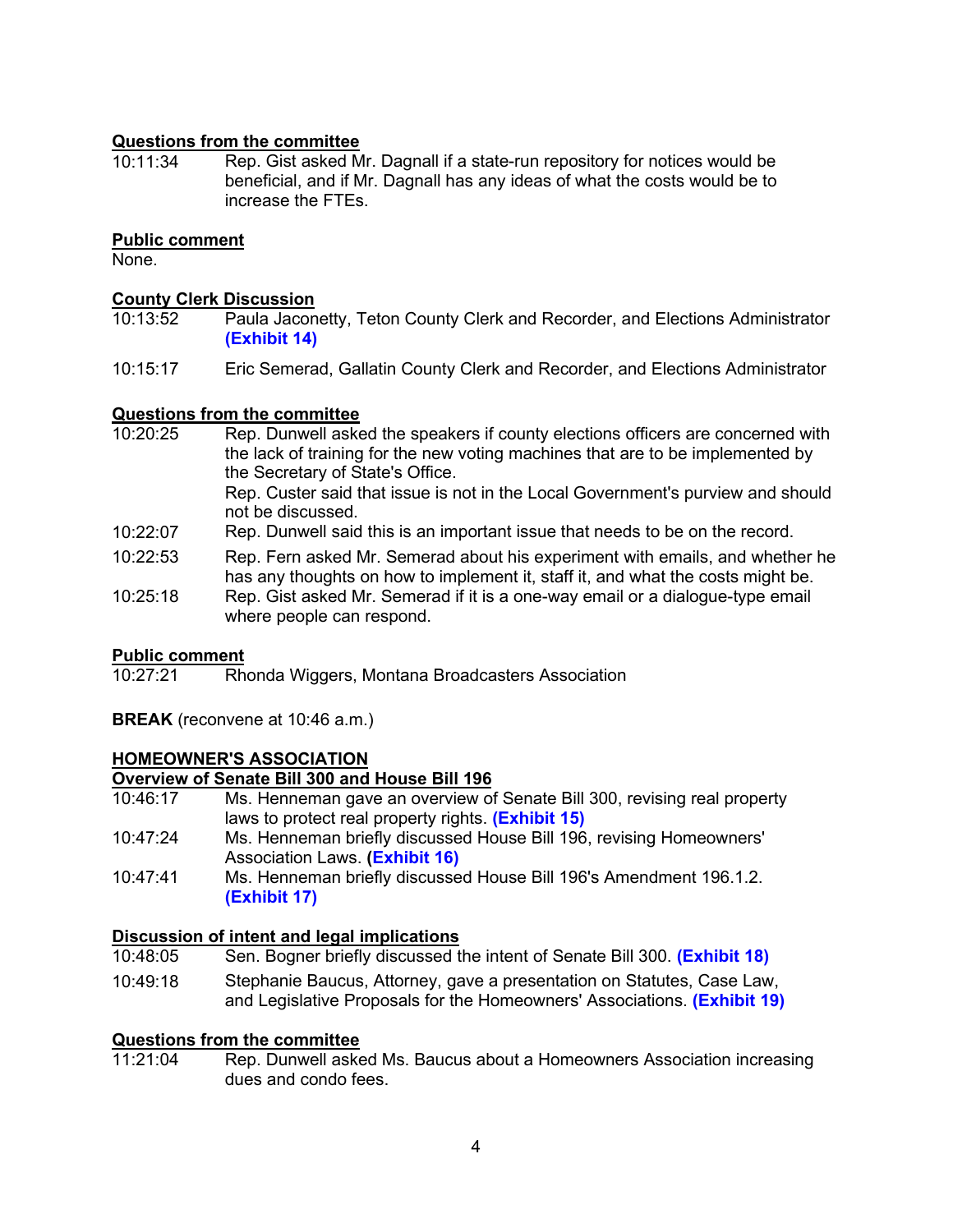#### **Public comment**

- 11:30:39 11:39:13 Andy Skinner distributed a copy of Article II, part II, section 31 **[\(Exhibit](https://leg.mt.gov/content/Committees/Interim/2021-2022/Local-Gov/21_Nov/Nov-19-Exhibit20.pdf) 20)** and discussed the covenant contract with his Homeowner's Association. Mr. Skinner also distributed an advertisement for a VRBO in Helena **[\(Exhibit 2](https://leg.mt.gov/content/Committees/Interim/2021-2022/Local-Gov/21_Nov/Nov-19-Exhibit21.pdf)1)**. Zoe King,
- President, HOA, Helena
- 11:53:53 Pat Keim, President, HOA, Helena
- 11:56:43 Pat Simmons, Bozeman, commented and asked Ms. Baucus about short-term and long-term rentals.
- 12:01:11 Sarah Peterson, Child Care Connections

### **Questions from the committee**<br>12:05:05 Rep. Fern asked N

- Rep. Fern asked Ms. Baucus about the impacts of covenants that already exist in Homeowners' Associations. He asked what takes precedence if a state law or a zone is developed that may conflict with the CCRs and various HOA rules.
- 12:09:07 Rep. Gist commented on the occupancy load for short-term rentals and Airbnbs that impacts people living in these areas. He also asked if there is a checklist for all agencies to sign off on for new construction.

### **GENERAL PUBLIC COMMENT**<br>12:10:40 Nick VanBrown, L

Nick VanBrown, Legislative Fiscal Division, presented the agenda for the MARA meeting on November 29-30, 2021. **[\(Exhibit 2](https://leg.mt.gov/content/Committees/Interim/2021-2022/Local-Gov/21_Nov/Nov-19-Exhibit22.pdf)2)** 

#### **COMMITTEE WORK SESSION**

### **Review Interim Timeline**<br>12:12:21 Ms. Henner

12:12:21 Ms. Henneman reviewed the Proposed Work Plan Timeline. **([Exhibit 2](https://leg.mt.gov/content/Committees/Interim/2021-2022/Local-Gov/21_Nov/2021WorkPlanTimelineNov.pdf)3)**

#### **Questions from the committee**

- 12:15:41 Rep. Kelker expressed her concern regarding local districts not having any oversight and not doing what they are supposed to do.
- 12:16:33 The committee members discussed revisiting House Bill 694 to see if it could be used a tool for reporting local government entities being in compliance.
- 12:18:18 Rep. Gist explained that the bill was set up with a sunset date so it could be studied for two years, come back during the interim and be readdressed.
- 12:21:31 Ms. Henneman discussed the SJ 13 study and asked if the proposed timeline would still be of interest to the committee.
- 12:22:10 Rep. Dunwell said that during public comment, Mr. Adam Haight and Ms. Amanda Friekel mentioned a need for an enforcement mechanism for addressing wage complaints. She said she would like to look at what other states are doing with respect to prevailing wage and enforcing prevailing wage law.
- 12:25:36 Ms. Henneman discussed the SJ 23 study.
- 12:25:45 Sen. Bogner requested that staff provide more information about how many Montanans don't have internet or web access, how many Montanans have a subscription to newspapers and how many newspapers are available online.
- 12:25:50 Ms. Henneman discussed receiving updates on the HJ 6 study from the Revenue Interim Committee and having the Land Use Working Group present updates at future meetings.
- 12:26:15 Rep. Fern said he would like to look at model legislation to lead the committee in a direction regarding regulations and smooth operations of HOAs.